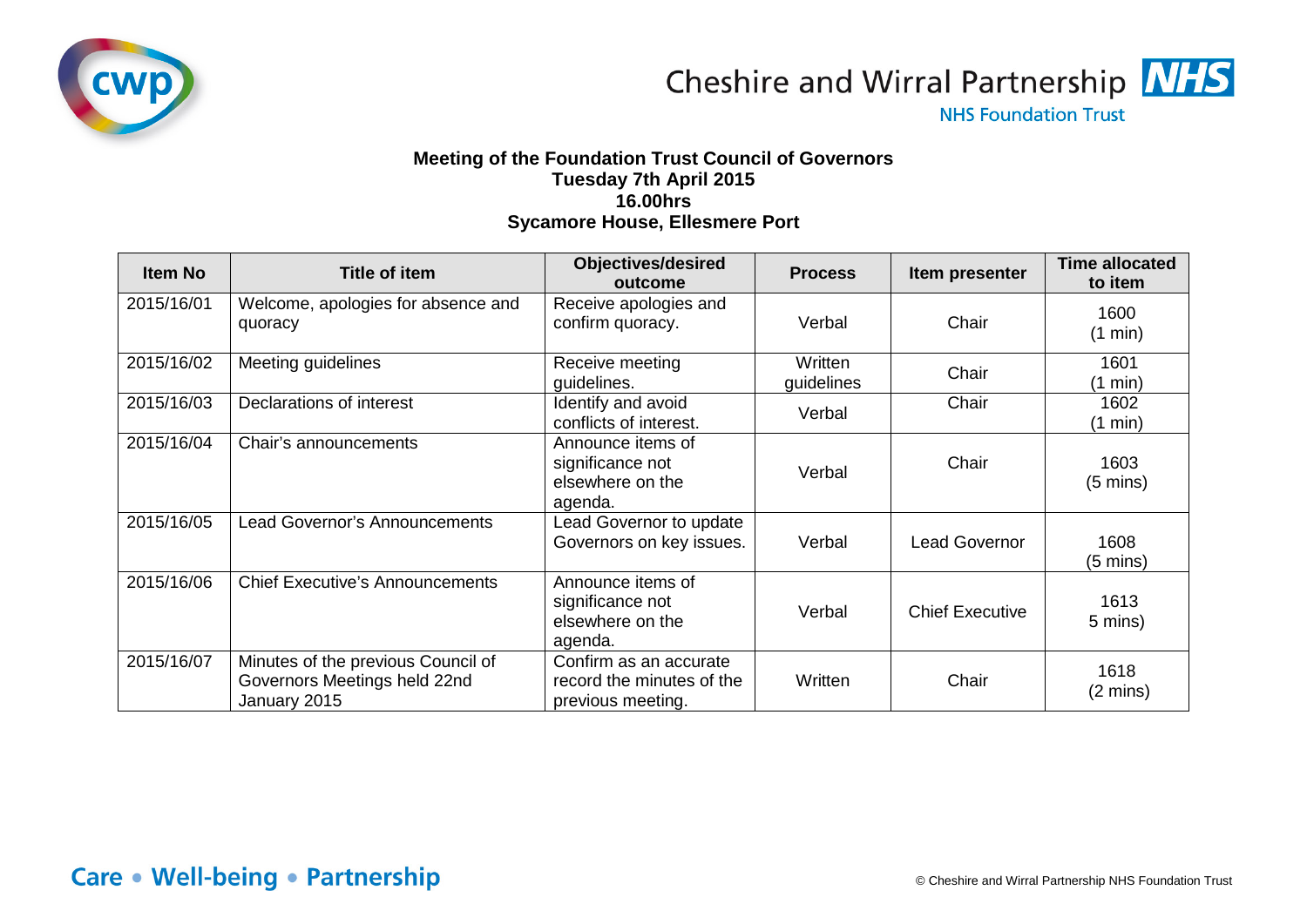| <b>Item No</b> | <b>Title of item</b>                                                                                                                            | <b>Objectives/desired</b><br>outcome                                                                                    | <b>Process</b>                 | Item presenter                                                              | <b>Time allocated</b><br>to item |
|----------------|-------------------------------------------------------------------------------------------------------------------------------------------------|-------------------------------------------------------------------------------------------------------------------------|--------------------------------|-----------------------------------------------------------------------------|----------------------------------|
| 2015/16/08     | Matters arising & action points                                                                                                                 | Request and provide<br>updates in respect of<br>ongoing items not<br>elsewhere on the<br>agenda, to ensure<br>progress. | Written                        | Chair                                                                       | 1620<br>$(5 \text{ mins})$       |
| 2015/16/09     | Council of Governors draft 2015/16<br><b>Business Cycle</b>                                                                                     | Confirm that agenda<br>items provide assurance<br>that the Council of<br>Governors is undertaking<br>its duties.        | Written                        | Chair                                                                       | 1625<br>$(2 \text{ mins})$       |
| 2015/16/10     | Young Advisers working with<br>Governors                                                                                                        | Discuss options for<br>working together                                                                                 | Presentation<br>and Discussion | All                                                                         | 1627<br>$(45 \text{ mins})$      |
|                |                                                                                                                                                 | 10 minute break                                                                                                         |                                |                                                                             |                                  |
| 2015/16/11     | Update on the CWP Operational Plan<br>and Clinical Strategies                                                                                   | Approve the Operational<br>Plan 15/16 submission                                                                        | Presentation<br>and report     | Director of<br>Finance                                                      | 1720<br>$(15 \text{ mins})$      |
| 2015/16/12     | Governor selected indicator and Draft<br>Quality Account 14/15                                                                                  | Note the draft Quality<br>Account 14/15 and<br>approve the Governor<br>indicator                                        | Written                        | Chair of Scrutiny<br>sub-committee<br><b>Head of Clinical</b><br>Governance | 1735<br>$(15 \text{ mins})$      |
| 2015/16/13     | <b>Updated Council of Governor policies</b><br>for approval<br><b>Raising Concerns</b><br>Code of Conduct/ process for<br>removal of a governor | Approve policies                                                                                                        | Written                        | Head of<br><b>Corporate Affairs</b><br>and Governors                        | 1750<br>$(5 \text{ mins})$       |

 $\overline{\phantom{a}}$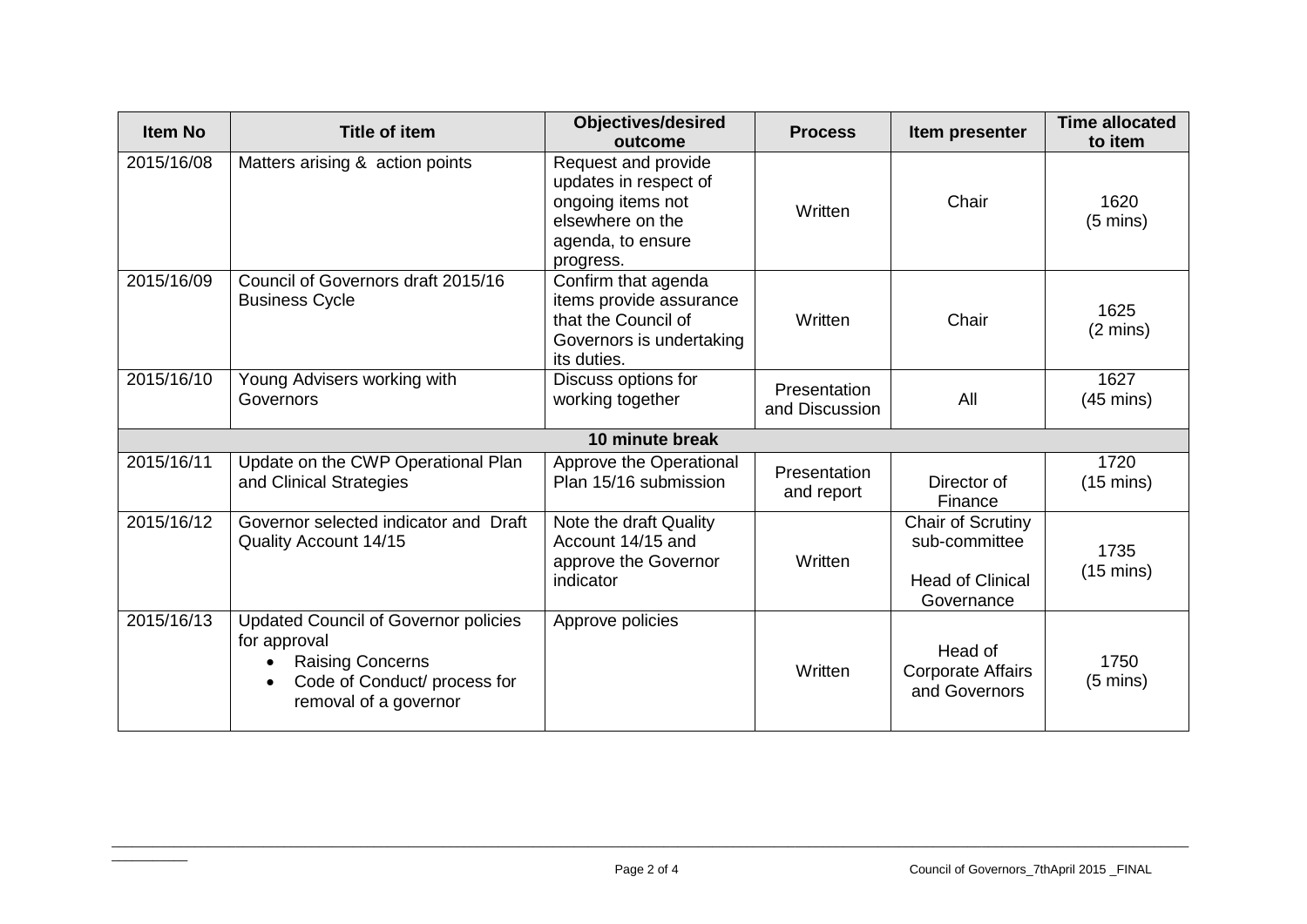| <b>Item No</b> | <b>Title of item</b>                                                                                                                                                                                                                                                                                                                                                                     | <b>Objectives/desired</b><br>outcome                                                 | <b>Process</b>           | Item presenter                           | <b>Time allocated</b><br>to item |
|----------------|------------------------------------------------------------------------------------------------------------------------------------------------------------------------------------------------------------------------------------------------------------------------------------------------------------------------------------------------------------------------------------------|--------------------------------------------------------------------------------------|--------------------------|------------------------------------------|----------------------------------|
| 2015/16/14     | Governor feedback;<br>Compliance visit follow ups<br>$\bullet$<br><b>Training events</b><br>Locality forums/ tea and talks<br>Attendance at governance<br>committees                                                                                                                                                                                                                     | Receive update from<br>Governors on recent<br>activity                               | Verbal                   | Governors                                | 1755<br>$(5 \text{ mins})$       |
| 2015/16/15     | <b>Council of Governors Sub-</b><br>committee/Group minutes/notes<br>Membership and Development<br>a)<br>sub-committee (meeting of<br>$04/02/15$ )<br>Scrutiny sub-committee (draft<br>b)<br>minutes of meeting of 10/02/15)<br>Involvement Taskforce (minutes<br>C)<br>of the meetings of 4/12/14 and<br>15/02/15 draft)<br><b>Nominations Committee</b><br>d)<br>(Meeting of 05/12/15) | To review and approve<br>the final minutes of the<br>previous sub group<br>meetings. | Written<br>Minutes/Notes | Governor Sub-<br><b>Committee Chairs</b> | 1800<br>$(5 \text{ mins})$       |
| 2015/16/16     | <b>Governor Question Time</b>                                                                                                                                                                                                                                                                                                                                                            | Provide an opportunity<br>for Governors to ask<br>questions                          | Verbal                   | Chair / all                              | 1805<br>$(10 \text{ mins})$      |
| 2015/16/17     | Motions or Agenda Items on Notice                                                                                                                                                                                                                                                                                                                                                        | To receive 'Motions on<br>Notice.'                                                   | Verbal                   | Chair/all                                | 1815<br>$(3 \text{ mins})$       |
| 2015/16/18     | Review of risk impact of items<br>discussed                                                                                                                                                                                                                                                                                                                                              | Consider any items of<br>particular risk.                                            | Verbal                   | Chair                                    | 1818<br>$(3 \text{ mins})$       |

 $\overline{\phantom{a}}$